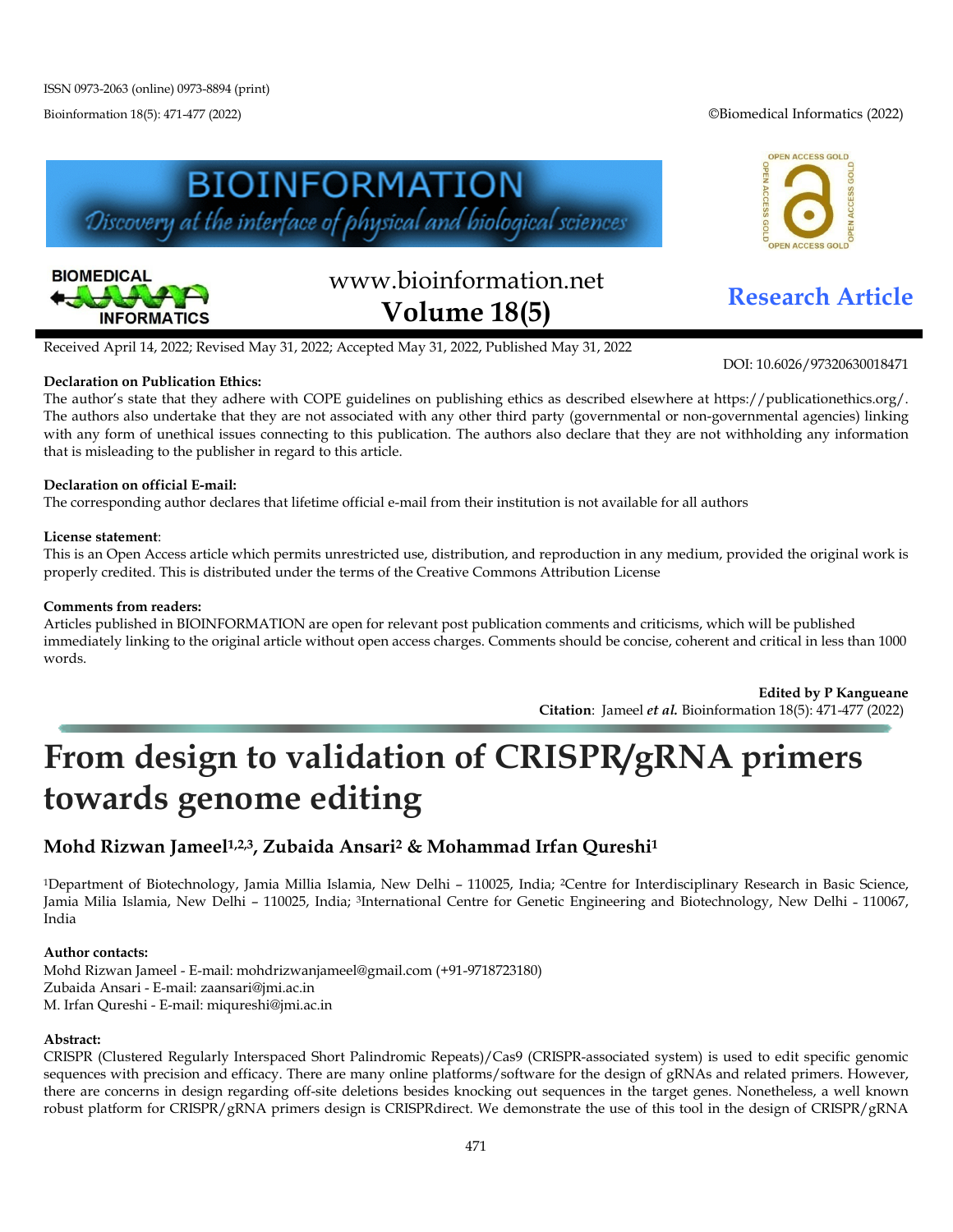primers for soluble starch synthases (SSS) II-1, 2, and 3 genes in the *Oryza sativa* genome followed by the PCR-mediated amplification of SSS genes with corresponding confirmation towards genome editing having improved phenotype features.

**Keywords:** CRISPR, CRISPdirect, primers, knock out, and soluble starch synthase (SSS).

#### **Background:**

Clustered Regularly Interspaced Short Palindromic Repeats (CRISPR)/Cas9 endonuclease is a genomic editing tool. CRISPR/Cas9 is known for its simplicity, specificity, and versatility [**1-5**]. The functions of endonuclease Cas9 could be utilized to delete a specific site(s) of a gene using an engineered sequence single guide RNA (gRNA). The gRNA usually has 20 nucleotides against a specific target sequence in the genome [**5**]. Mutations in soluble starch synthases (SSS) II [**6-9**] have altered the starch biosynthesis pathway in one way or the other in rice. Variation in SSS isoform profiles could affect the starch biosynthesis pathway and control phenotypes in the natural varieties of rice [**10]**. Thus, design of specific CRISPR/gRNA primers is a challenge.

There are several online platforms/software offering services to design gRNAs and related primers (**Table 1**). We used the CRISPRdirect (http://crispr.dbcls.jp/) [**11**] platform to select target sites of gRNA and NGG as PAM sites in SSS II (1, 2, and 3) genes with possible off-target sites. The CRISPRdirect examined the whole genome template of *Oryza sativa* at length width of 20-mer, 12-mer and 8-mer adjacent to the PAM (protospacer adjacent motif) of the flanking region [**11**]. Therefore, it is of interest to describe the design of CRISPR/gRNA primers [**11**] for soluble starch synthases (SSS) II-1, 2, and 3 genes in the *Oryza sativa* genome using CRISPRdirect followed by the PCR-mediated amplification of SSS genes with corresponding confirmation.

**Table 1:** CRISPR/Cas tools for designing gRNAs and predicting off-site targets.

| <b>S.N.</b> | <b>Tool Name</b>         | <b>There I</b> erust hy cas tools for acording gravities and predicting on one angelor<br>Description                                                                   |        | Website                                                                          |  |
|-------------|--------------------------|-------------------------------------------------------------------------------------------------------------------------------------------------------------------------|--------|----------------------------------------------------------------------------------|--|
|             |                          |                                                                                                                                                                         | nce    |                                                                                  |  |
| 1.          | CRISPR.mit               | Tool to facilitate the design of gRNAs.                                                                                                                                 | $[12]$ | http://crisp r.mit. edu/                                                         |  |
| 2.          | sgRNA designer           | Online tool for effective sgRNAs designing.                                                                                                                             | $[13]$ | https://portals.broad institute.org/gpp/public/analy<br>sis-tools / sgrna-design |  |
| 3.          | <b>E-CRISP</b>           | Web application to design gRNA sequences.                                                                                                                               | $[14]$ | http://www.ecrisp.org/ECRISP                                                     |  |
| 4.          | CRISPRseek               | Part of R programming package for designing gRNAs.                                                                                                                      | $[15]$ | http://www.bioconductor.org/<br>packages/release/bioc/html/CRISPR seek.html      |  |
| 5.          | Cas-OFFinder             | Algorithm for identifying potential off-target sites in a genome.                                                                                                       | $[16]$ | http://www.rgenome.net/cas-offinder/                                             |  |
| 6.          | <b>CHOPCHOP</b>          | Online tool for predicting off-target binding of sgRNAs.                                                                                                                | $[17]$ | https://chopc hop.rc.fas.harvard.edu/                                            |  |
| 7.          | CRISPRscan               | sgRNA-scoring algorithm that effectively captures the activity of CRISPR/Cas9 in vivo.                                                                                  | $[18]$ | http://www.crisprscan.org/                                                       |  |
| 8.          | CRISPRdirect             | Web server for selecting rational CRISPR/Cas targets based on input sequence.                                                                                           | $[11]$ | http://crispr.dbcls.jp/                                                          |  |
| 9           | PROTOSPACER              | Web interface for finding, evaluating and sharing Cas9 guide-RNA designs.                                                                                               | $[19]$ | http://www.protospace r.com/                                                     |  |
| 10.         | sgRNA Scorer 1.0 and 2.0 | In vivo library methodology to assess sgRNA activity.                                                                                                                   | $[20]$ | https://crispr.med.harvard.edu/<br>sgRNA ScorerV1/                               |  |
| 11.         | CRISPR Multi-Targeter    | Online tool to find sgRNA targets.                                                                                                                                      | $[21]$ | http://www.multicrispr.net/                                                      |  |
| 12.         | Off Spotter              | An algorithm to assist in designing optimal gRNAs.                                                                                                                      | $[22]$ | https://cm.jefferson.edu/Off-Spotter/                                            |  |
| 13.         | <b>WU-CRISPR</b>         | Web tool for the genome-wide design of sgRNAs.                                                                                                                          | $[23]$ | http://crispr.wustl.edu                                                          |  |
| 14.         | Breaking-Cas             | Web tool to facilitate the design of guide RNA for CRISPR/Cas technique.                                                                                                | $[24]$ | http://bioinfogp.cnb.csic.es/tools/breakingcas                                   |  |
| 15.         | CHOPCHOP v2              | An updated version of CHOPCHOP which improves the targeting power, usability, and<br>efficiency of CHOPCHOP by offering new options for sgRNA design.                   | $[25]$ | http://chopchop.cbu.uib.no/                                                      |  |
| 16.         | <b>CRISPOR</b>           | Web tool to find guide RNAs from an input sequence.                                                                                                                     | $[26]$ | http://crispor.tefor.net/                                                        |  |
| 17.         | CCTop                    | Online, intuitive user interface for designing of guide RNAs.                                                                                                           | $[27]$ | https://crispr.cos.uni-heidelberg<br>.de/index .html                             |  |
| 18.         | CRISPR-P 2.0             | Web-services for computer-aided sgRNA designing with minimal off-target activity.                                                                                       | $[28]$ | http://crispr.hzau.edu.cn/CRISPR2/                                               |  |
| 19.         | GuideScan                | Software for the designing of gRNA libraries for various genomic regions.                                                                                               | $[29]$ | http://www.guide scan.com/                                                       |  |
| 20.         | CRISPR-GE                | Convenient, integrated toolkit to expedite all experimental designs and analyses of<br>mutation for CRISPR/Cas/Cpf1- based genome editing in plants and other organisms | $[30]$ | http://skl.scau.edu.cn                                                           |  |
| 21.         | CRISPR-Local             | High throughput tool for designing single -guide RNAs in plants and other organisms.                                                                                    | $[31]$ | http://crispr.hzau.edu.cn/CRISPRLocal/                                           |  |
| 22.         | CRISPR-PLANT v2          | Tool to predict off-target sites found in unbiased genome-wide studies.                                                                                                 | $[32]$ | http://www.genome.arizona.edu/crispr2/                                           |  |

#### **Material and Methods:**

#### **Workflow:**

The workflow in the CRISPR/gRNA primer design for engineering target sites in genomes using the CRISPRdirect software is shown in **Figure 1**.

#### **Sequence search using BLAST:**

Various DNA and protein sequence databases (NCBI, PDB, TAIR, Swissport, Rice Genome Annotation Project at MSU, etc.) are used for sequence search using BLASTN and BLASTX programs [**33**]. The rate likenesses among DNA and protein sequences were acquired utilizing MacVector programming (Acceleris, GmbH, Germany) and Bioedit programming (variant 7.25).

#### **Alignments of DNA sequences:**

Alignments of the DNA sequences were completed using the Bioedit software (version 7.25) and ClustalW (version 2.0) program [**34**] at EMBL.

#### **Primer design:**

The primers were designed using Mac-Vector (Acceleris, GmbH), Snap Gene (form 1.1.3), or using electronic programming, for example, Primer blast (http://www.ncbi.nlm.nih.gov/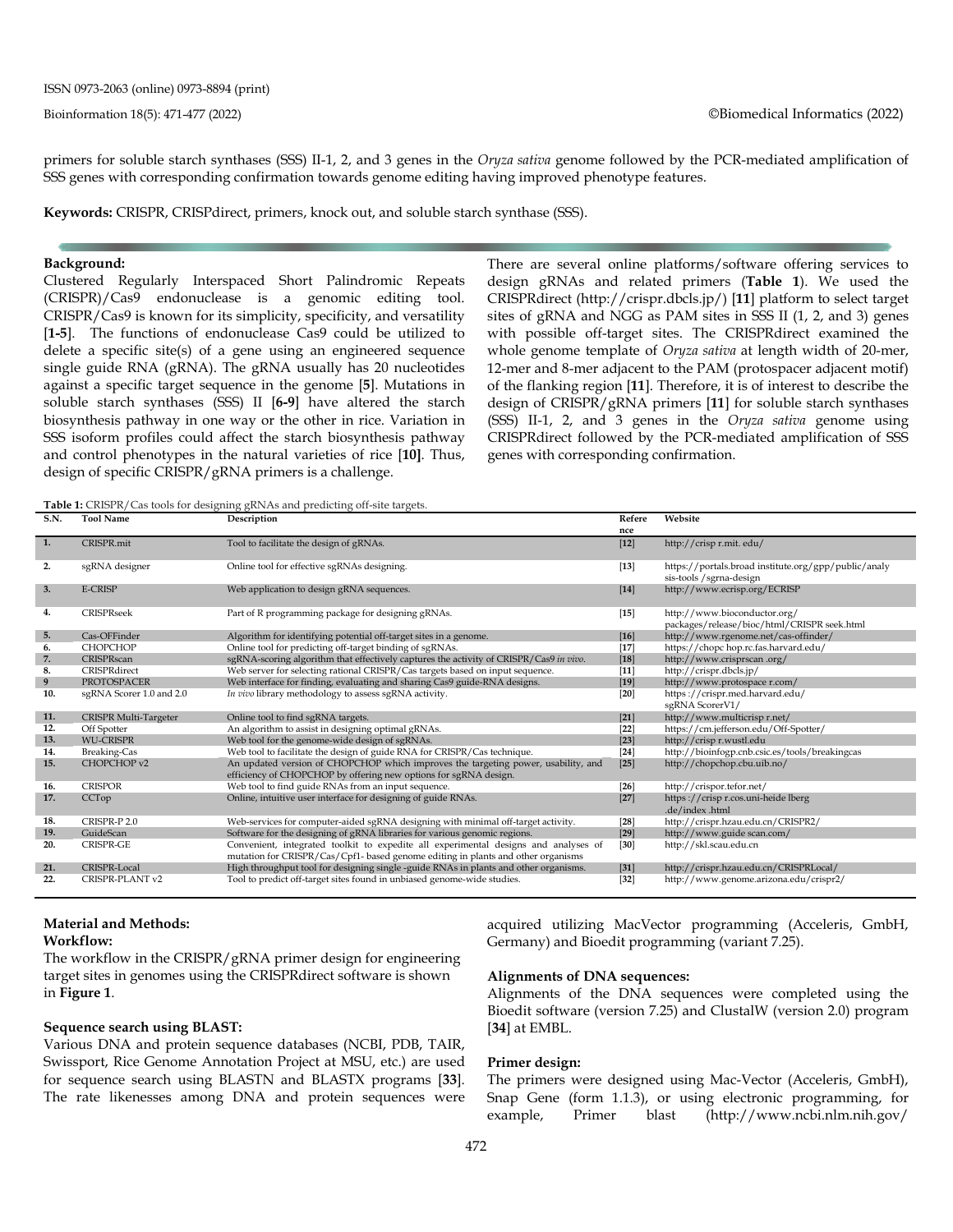ISSN 0973-2063 (online) 0973-8894 (print)

instruments/ groundwork impact/list) and Primer 3 plus (https://primer3plus.com/) with default values. Oligo-analyzer programming (http://www.idtdna.com) was used to check for the probability of self or hetero-dimer development in the planned set of Primers. These Primers were confirmed for their uniqueness using BLASTN at the NCBI database. The primers were further combined using IDT, Germany, or Sigma-Aldrich, India.

#### **gRNA synthesis:**

The target site to be knocked out was picked in the exonic region involved in gene expression. Thus, to pick the target sites in the cDNA sequence of the gene of interest was used. Both the forward and turn around single-stranded oligos of 20 ntds synthesized at IDT (USA) were used.

#### **Restriction map analysis:**

Restriction maps of DNA fragments were generated using the Snap Gene software (version 1.1.3) to recognize the restriction sites in the required DNA sequence for either cloning into a range of vectors or for the construction of primers containing restriction sites.

#### **Polymerase Chain Reaction:**

The amplification of target DNA sequence was performed using standard protocol with all required components (PCR mixture) including Taq polymerase, and pair of primers at overhang regions at the gRNA target sites.



Figure 1: Flowchart of CRISPR/gRNA primer design for engineering target sites in genomes using the CRISPRdirect software.

| Scientific Name     | Max Score | Total Score | Query Cover | E value | Per. Ident | Acc. Len | Accession  |
|---------------------|-----------|-------------|-------------|---------|------------|----------|------------|
| Oryza sativa indica | 1770      | 4188        | $100\%$     | 0.0     | 99.90%     | 10603    | GO150964.1 |
| Orvza sativa indica | 1764      | 4177        | 100%        | 0.0     | 99.79%     | 25582588 | CP018166.1 |
| Orvza sativa indica | 1764      | 4177        | 100%        | 0.0     | 99.79%     | 20709915 | CP012618.1 |
| Oryza sativa indica | 1764      | 4182        | 100%        | 0.0     | 99.79%     | 9833     | KF984391.1 |
| Oryza sativa indica | 1764      | 4177        | $100\%$     | 0.0     | 99.79%     | 25797731 | CP056061.1 |
| Orvza sativa indica | 1764      | 4177        | 100%        | 0.0     | 99.79%     | 25690566 | CP054685.1 |
| Oryza sativa indica | 1764      | 4177        | $100\%$     | 0.0     | 99.79%     | 10603    | GO150963.1 |
| Oryza sativa indica | 1764      | 4177        | 100%        | 0.0     | 99.79%     | 10603    | GO150968.1 |

**Table 2:** A nucleotide BLAST data for Soluble Starch synthase (SSS) among *Oryza sativa indica* members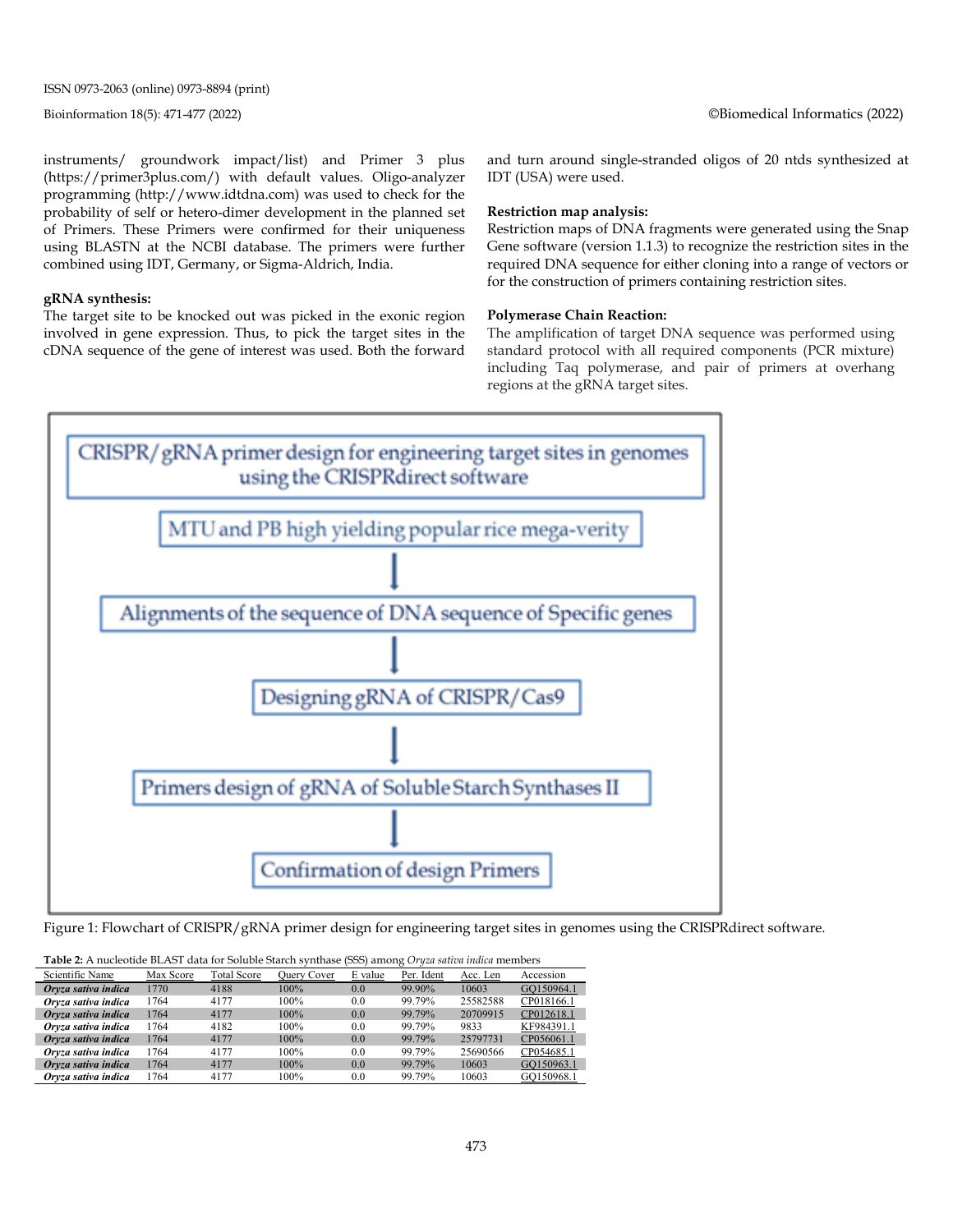#### ISSN 0973-2063 (online) 0973-8894 (print)

#### Bioinformation 18(5): 471-477 (2022) ©Biomedical Informatics (2022)







**Figure 3:** Data retrieval using the 'CRISPRdirect' software is shown. Sequence data of a gene with gene ID is entered. This is followed by the running of algorithm and display of results by CRISPR direct in the form of 20mer + PAM sequence. Percent (%) of GC content, melting temperature (Tm) of 20 mer, and available restriction sites are also shown.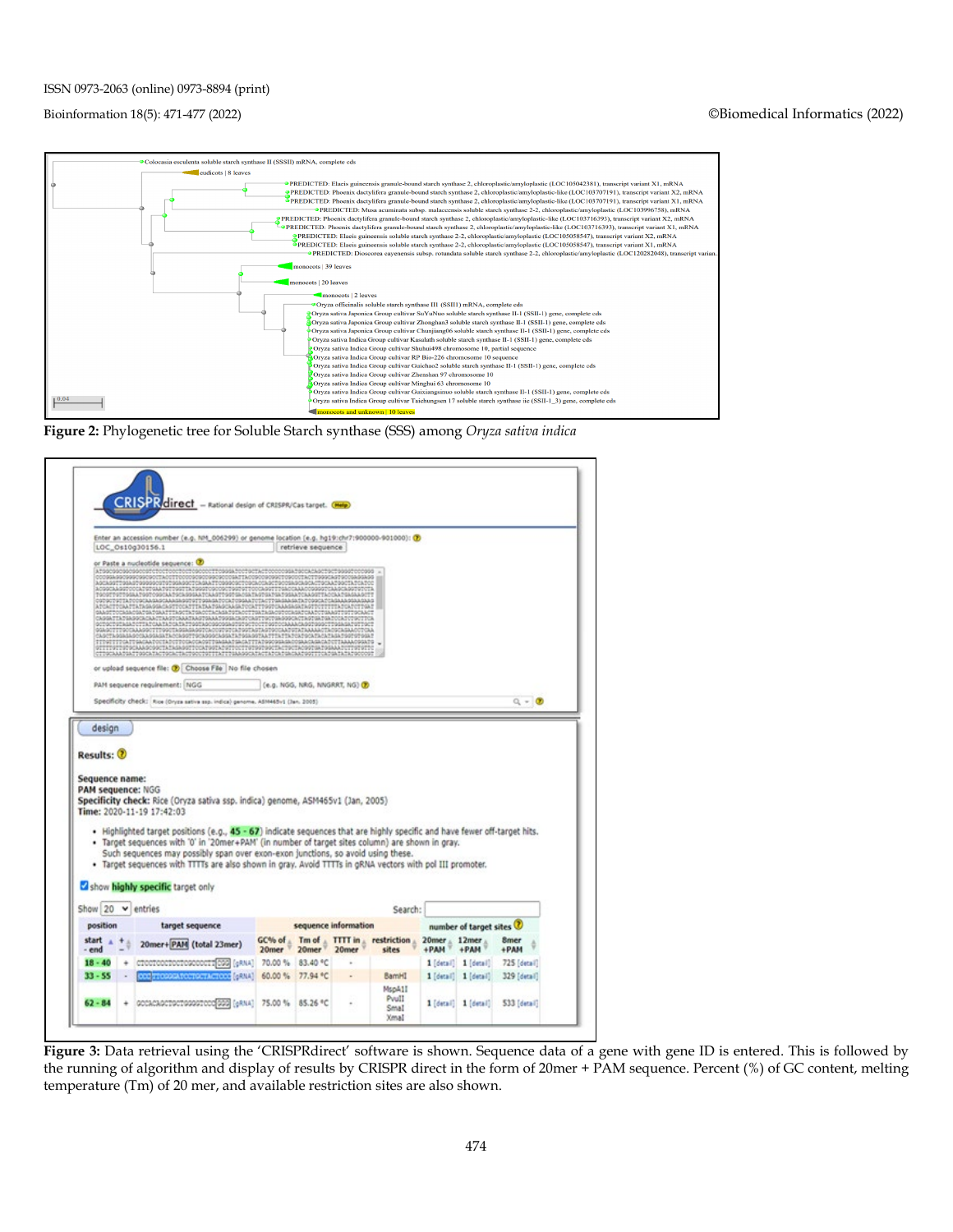#### **Results:**

#### **Sequence search using BLAST:**

A BLAST data for the target gene Soluble Starch Synthase (SSS) from *Oryza sativa indica* showed 8 closes matches with 100% query coverage, and 99.90% to 99.79% identity (**Table 2**). Distance tree for the data is shown in **Figure 2**.

| Table 3: Description of Soluble Starch Synthase II (1, 2 and 3 isomers) data |  |
|------------------------------------------------------------------------------|--|
|------------------------------------------------------------------------------|--|

| S. No.         | Gene (CDS)                      | Location (Oryza sativa)   | Protein ID/Gene                |
|----------------|---------------------------------|---------------------------|--------------------------------|
| 1              | Soluble Starch<br>Synthase II-1 | OsSSII-1 (LOC_Os10g30156) | <b>O7XE48/</b><br>Os10g0437600 |
| $\overline{2}$ | Soluble Starch<br>Synthase II-2 | OsSSII-2 (LOC Os02g51070) | O6Z2T8/<br>Os02g0744700        |
| 3              | Soluble Starch<br>Synthase II-3 | OsSSII-3 (LOC Os06g12450) | O0DDE3/<br>Os06g0229800        |

#### **Primers of CRISPR/Cas9 gRNA:**

CRISPR primers and gRNA were designed for SSS II 1, 2 and 3 (**Tables 3, 4, and 5**) using CRISPRdirect (**Figure 3**). Primers for

| Gene                | gRNA  | Orientation | Oligo Sequence $(5\rightarrow 3)$ |
|---------------------|-------|-------------|-----------------------------------|
| SSS <sub>II-1</sub> | gRNA1 | F           | CAGGGGGAGTAGCAGGATCCCGAA          |
|                     |       | R           | AAACTTCGGGATCCTGCTACTCCC          |
|                     | gRNA2 | F           | CAGGGCGTGTGGAGGCTCAGAATT          |
|                     |       | R           | AAACAATTCTGAGCCTCCACACGC          |
| <b>SSS II-2</b>     | gRNA1 | F           | CAGGGTTTGGTGGCACTTGTATGG          |
|                     |       | R           | AAACCCATACAAGTGCCACCAAAC          |
|                     | gRNA2 | F           | CAGGTAGGTGTCCGCAAACGTTAC          |
|                     |       | R           | AAACGTAACGTTTGCGGACACCTA          |
|                     |       | F           | CAGGGTCACGGGGAGGGCCCAGGA          |
| <b>SSS II-3</b>     | gRNA1 | R           | AAACTCCTGGGCCCTCCCCGTGAC          |
|                     |       | F           | CAGGTAGATCTTCCCCTATTCCTG          |
|                     | gRNA2 |             | AAACCAGGAATAGGGGAAGATCTA          |

**Table 5:** Primers for sgRNAs targeted sequences of SSS II -1, 2, and 3.

| Gene        |          | Sequence $(5\rightarrow 3)$                |
|-------------|----------|--------------------------------------------|
| $OsSSSII-1$ |          | Forward primer - GACTCCACCACCTTCTCCT       |
|             |          | Reverse primer - ATAGACACCTGCTTGACCCC      |
| $OsSSSII-2$ | Target 1 |                                            |
|             |          | Forward primer -GCGGCGGCGGATCCTATGTC       |
|             | Target 2 | Reverse primer - GCACTAACTAATTGCACGTTCTGGC |
|             |          | Forward primer -CCACAACGTAAGAGACTAAGAGGTGG |
|             |          | Reverse primer - ATATCATTGTGCCGGTGTCGAAAGG |
| $OSSSSII-3$ |          |                                            |
| Target 1    |          | Forward primer - CCATTTCATCCCCCGCACGGCAC   |
|             |          | Reverse primer - GCACGCGCAAGCACACGCGTC     |
| Target 2    |          |                                            |
|             |          | Forward primer - CGGAACGGATCGGTCGTTACC     |
|             |          | Reverse primer - AGCCAAAGGGCCCGAATCGTC     |

**Table 6: P**rimers of hygromycin resistant gene (*hpt*) and Cas9 genes

| S. No. | Gene | Primer sequence $(5^{\sim}-3^{\sim})$ |
|--------|------|---------------------------------------|
|        | Hpt  | <b>F-GCCTGAACTCACCGCGACG</b>          |
|        |      | R-CAGCCATCGGTCCAGACG                  |
|        | Cas9 | F-TCGGCGAACTCCATGCTAT                 |
|        |      | R-TCACCTTGTCGTCGAACAGG                |

**Discussion:**

The CRISPR/Cas9 application is used for gene editing. Gene editing in the intronic region will have no impact. Targeting exon

other required genes such as hygromycin resistant gene (hygromycin phos-phor-transferase, *hpt*) and Cas9 were also designed (**Table 6**). Next-generation sequences (NGS) were used for generating targeted sequences. Blast search likeness of SSS II-1, 2 and 3 (**Table 3**) gene sequences were completed at several DNA databases (PDB, NCBI, TAIR, Swissport, Rice Genome Explanation at MSU). Alignment of the SSS II sequences were completed using the bio edit software (version 7.25) and ClustalW (version 2.0) program [**34**] of EMBL. The majority of the primers of CRISPR gRNA for target specific sequences of SSS II were done either using the Mac-Vector (Acceleris, GmbH), CRISPRdirect, Snap Gene (form 1.1.3), or electronic programming, for example, Primer blast (http://www.ncbi.nlm.nih.gov/instruments/groundwork

impact/list) and Primer 3 plus (https://primer3plus.com/) with default limitations. Oligo-analyzer programming (http://www.idtdna.com) was used to check for the probability of self or heterodimer development in the designed set of Primers of CRISPR Cas9. These Primers were confirmed for their uniqueness using BLASTN at the NCBI database.

regions is essential for effective approach to delete functional segment of gene in CRISPR/Cas9-mediated genome editing. The gRNA can be changed by digesting the scaffold vector with an appropriate restriction enzyme to clone sgRNA. cDNA sequences of three *OsSSSII-1, OsSSSII-2, and OsSSSII-3* genes were used in the CRISPRdirect program predict potential gRNAs. The CRISPRdirect identified few target sites which were promptly adjoining PAM sequences while checking the sense and antisense strands of both the cDNAs. The target sequence resembled 5′-N (20)- NGG-3′ or 5′-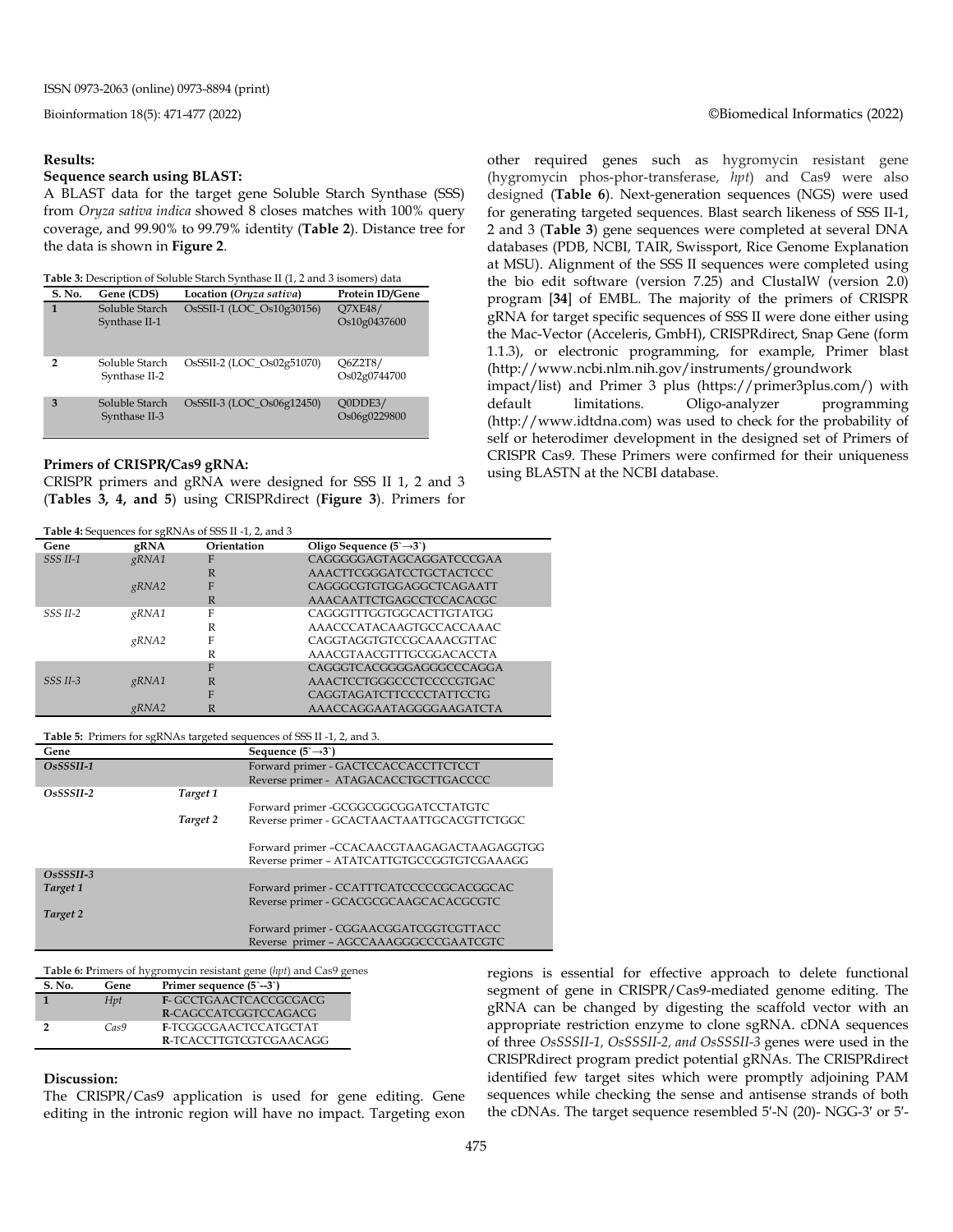CCN-N (20)- 3′. The target sequence which is 20 ntds, was available only near the PAM sequence which is 5'NGG3'. Both the forward and turn around single-stranded oligos of 20 ntds were obtained from IDT (USA). These data shows that CRISPRdirect [**11**] CRISPRp [**35**] Cas-OF finder [**16**] and Cas-OT [**36**] are important tools for designing gRNAs and for predicting off targets. Design of primers of CRISPR/Cas9 gRNA using CRISPRdirect is simple and effective. The program generates a list of 20-22 bp spacers for targeted sequence for a gene with the search of PAMs (5`-NGG-3`) on both gene strands. Thus, we describe the enhanced amylose rice (data not shown) using CRISPR/Cas9 tool targeting isoforms 1, 2 and 3 of *SSSII*. Hence, designed gRNA respective targeted *SSSII-1, SSSII-2*, and *SSSII-3* in the Indica rice with transgenic-free homozygous *SSSII* mutant were generated. Therefore, food product made of flour with higher amylose content with resistant starch (RS) is possible from effective design of primers.

#### **Conclusion:**

We describe the use of the CRISPRdirect tool in the design of CRISPR/gRNA primers for soluble starch synthases (SSS) II-1, 2, and 3 genes in the *Oryza sativa* genome followed by the PCRmediated amplification of SSS with corresponding confirmation towards genome editing. Thus, the use of the CRISPRdirect tool in the design of CRISPR/gRNA primers towards genome editing having improved phenotype features is illustrated.

#### **Acknowledgments:**

We would like to thank Dr. MK Reddy, International Centre for Genetic engineering and Biotechnology, New Delhi, Co-supervisor of M. Rizwan Jameel, for his generous help in this study.

#### **References:**

- **[1]** Zhou H *et al. Nucleic Acids Res* 2014 **42:**10903 [PMID: 25200087]
- **[2]** Liu H *et al. Bioinformatics* 2015 **31:**3676 [PMID: 26209430]
- **[3]** Paul J & Qi Y. *Plant Cell Rep* 2016 **35:**1417 [PMID: 27114166]
- **[4]** Sun Y *et al. Front Plant Sci* 2016 **7:**1928 [PMID: 28066481]
- **[5]** Mehta S *et al. Stress Management* 2000 **427** [DOI: https://doi.org/10.1007/978-981-15-1322-0\_23]
- **[6]** Edward A *et al. Plant J* 1999 **17:**251 [PMID: 32202019]
- **[7]** Shomura A *et al. Theor Appl Genet* 2002 **104:**1 [PMID: 12579422]
- **[8]** Cmiel M *et al. Plant J.* 2003 **34:**173185 [PMID: 12694593]
- **[9]** Myers A *et al. Plant Mol Biol* 2004 **54:**865 [PMID: 15604657]

#### Bioinformation 18(5): 471-477 (2022) ©Biomedical Informatics (2022)

- **[10]** Crofts N *et al. J Exp Bot.* 2015 **66:**4469 [PMID: 25979995]
- **[11]** Naito Y *et al. Bioinformatics* 2015 **31:**1120 [PMID: 25414360]
- **[12]** Hsu PD *et al. Nature Biotechnol* 2013 **31:**827 [PMID: 23873081]
- **[13]** Doench JG *et al. Nature Biotechnol* 2014 **32:**1262 [PMID: 25184501]
- **[14]** Heigwer F *et al. Nature Methods* 2014 **11:**122 [PMID: 24481216]
- **[15]** Zhao H *et al. Nucl Acids Res* 2014 **43:**D1018 [DOI: 10.1093/nar/gku894]
- **[16]** Bae S *et al. Bioinformatics* 2014 **30:**1473 [PMID: 24463181]
- **[17]** Montague TG *et al. Nucl Acids Res* 2014 **42**:W401 [PMID: 24861617]
- **[18]** Moreno-Mateos MA *et al. Nature Methods* 2015 **12:**982 [PMID: 26322839]
- **[19]** MacPherson CR *et al. Nature Biotechnol* 2015 **33:**805 [PMID: 26121414]
- **[20]** Chari R *et al. Nature Methods* 2015 **12:**823 [PMID: 26167643]
- **[21]** Prykhozhij SV *et al. PloS one* 2015 **10:**e0119372 [PMID: 25742428]
- **[22]** Pliatsika V & Rigoutsos I. *Biology Direct* 2015 **10:**4[PMID: 25630343]
- **[23]** Wong N *et al. Genome Biol* 2015 **16:**218 [PMID: 26521937]
- **[24]** Oliveros JC *et al. Nucleic Acids Res* 2016 **44**:W267 [PMID: 27166368]
- **[25]** Labun K *et al. Nucleic Acids Res* 2016 **44:**W272 [PMID: 27185894]
- **[26]** Haeussler M *et al. Genome Biol* 2016 **17:**148 [PMID: 27380939]
- **[27]** Stemmer M *et al. PloS one* 2015 **10:**e0124633. [PMID: 25909470]
- **[28]** Liu H *et al. Molecular Plant* 2017 **10:**530 [PMID: 28089950]
- **[29]** Perez AR *et al. Nature Biotechnol* 2017 **35:**347[PMID: 28263296]
- **[30]** Xie X *et al. Mol Plant* 2017 **10:**1246[PMID: 28624544]
- **[31]** Sun J *et al. Bioinformatics* 2018 **34:**1953 [PMID: 29365045]
- **[32]** Minkenberg B *et al. Plant Biotechnol* J 2019 **17:**5 [PMID: 30325102]
- **[33]** Altschul SF *et al. J Mol Biol*. 1990 **215:**403 [PMID: 2231712]
- **[34]** Larkin MA *et al. Bioinformatics* 2007 **23:**2947 [PMID: 17846036]
- **[35]** Lei Y *et al. Mol Plant* 2014 **7:**1494 [PMID: 24719468]
- **[36]** Xiao *et al. Bioinformatics* 2014 **30:**1180 [PMID: 24389662]